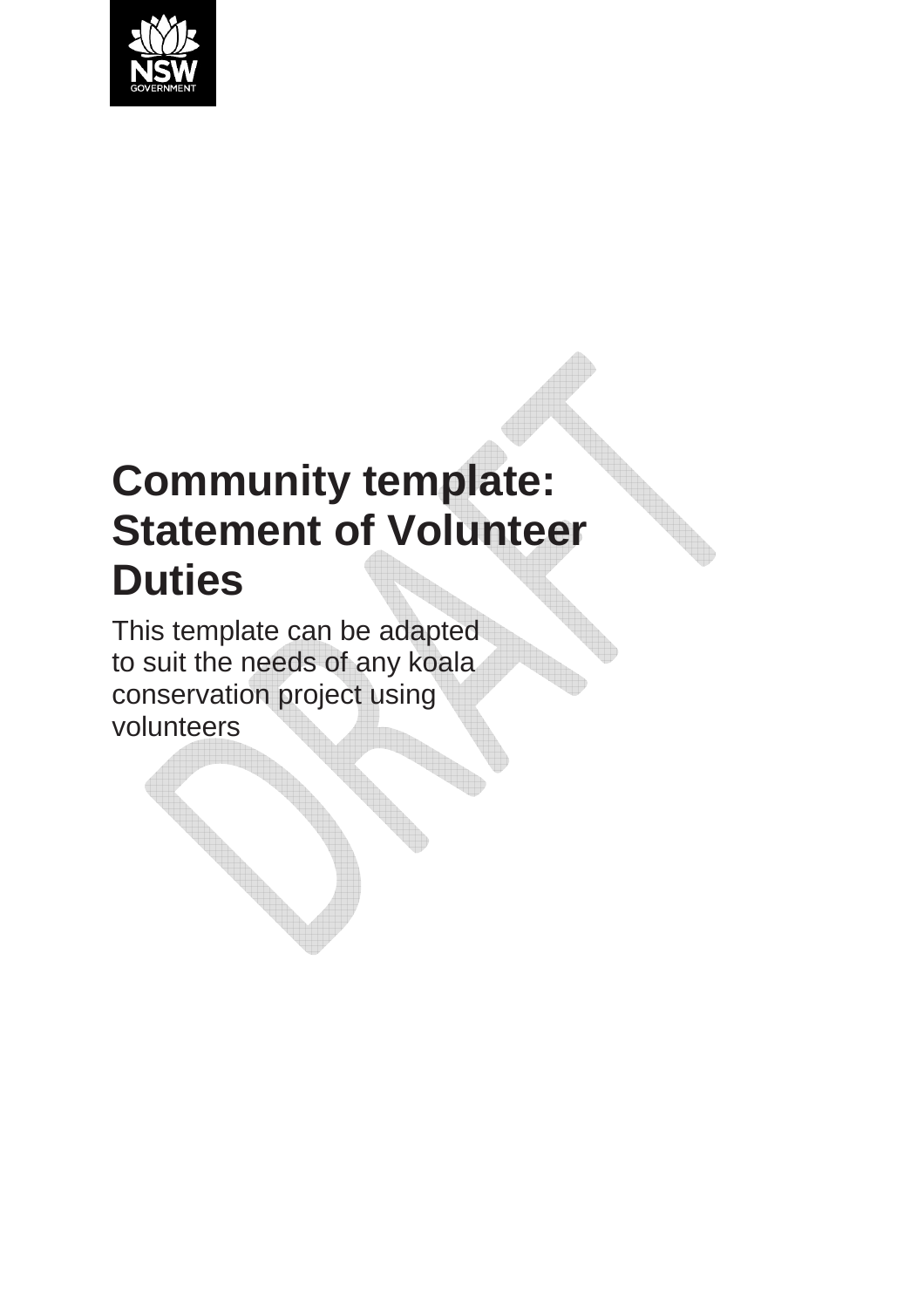© 2019 State of NSW and Office of Environment and Heritage

With the exception of photographs, the State of NSW and Office of Environment and Heritage are pleased to allow this material to be reproduced in whole or in part for educational and non-commercial use.

The Office of Environment and Heritage (OEH) has compiled this report in good faith, exercising all due care and attention. No representation is made about the accuracy, completeness or suitability of the information in this publication for any particular purpose. OEH shall not be liable for any damage which may occur to any person or organisation taking action or not on the basis of this publication. Readers should seek appropriate advice when applying the information to their specific needs.

All content in this publication is owned by OEH and is protected by Crown Copyright, unless credited otherwise. It is licensed under the Creative Commons Attribution 4.0 International (CC BY 4.0), subject to the exemptions contained in the licence. The legal code for the licence is available at Creative Commons.

OEH asserts the right to be attributed as author of the original material in the following manner: © State of New South Wales and Office of Environment and Heritage 2019.

Published by:

Office of Environment and Heritage 59 Goulburn Street, Sydney NSW 2000 PO Box A290, Sydney South NSW 1232 Phone: +61 2 9995 5000 (switchboard) Phone: 1300 361 967 (OEH and national parks enquiries) TTY users: phone 133 677, then ask for 1300 361 967 Speak and listen users: phone 1300 555 727, then ask for 1300 361 967 Email: info@environment.nsw.gov.au Website: www.environment.nsw.gov.au

Report pollution and environmental incidents Environment Line: 131 555 (NSW only) or info@environment.nsw.gov.au See also www.environment.nsw.gov.au

ISBN 978 1 XXXX XXX X OEH 2019/XXXX Month 2018

**Find out more about your environment at:** 

**www.environment.nsw.gov.au**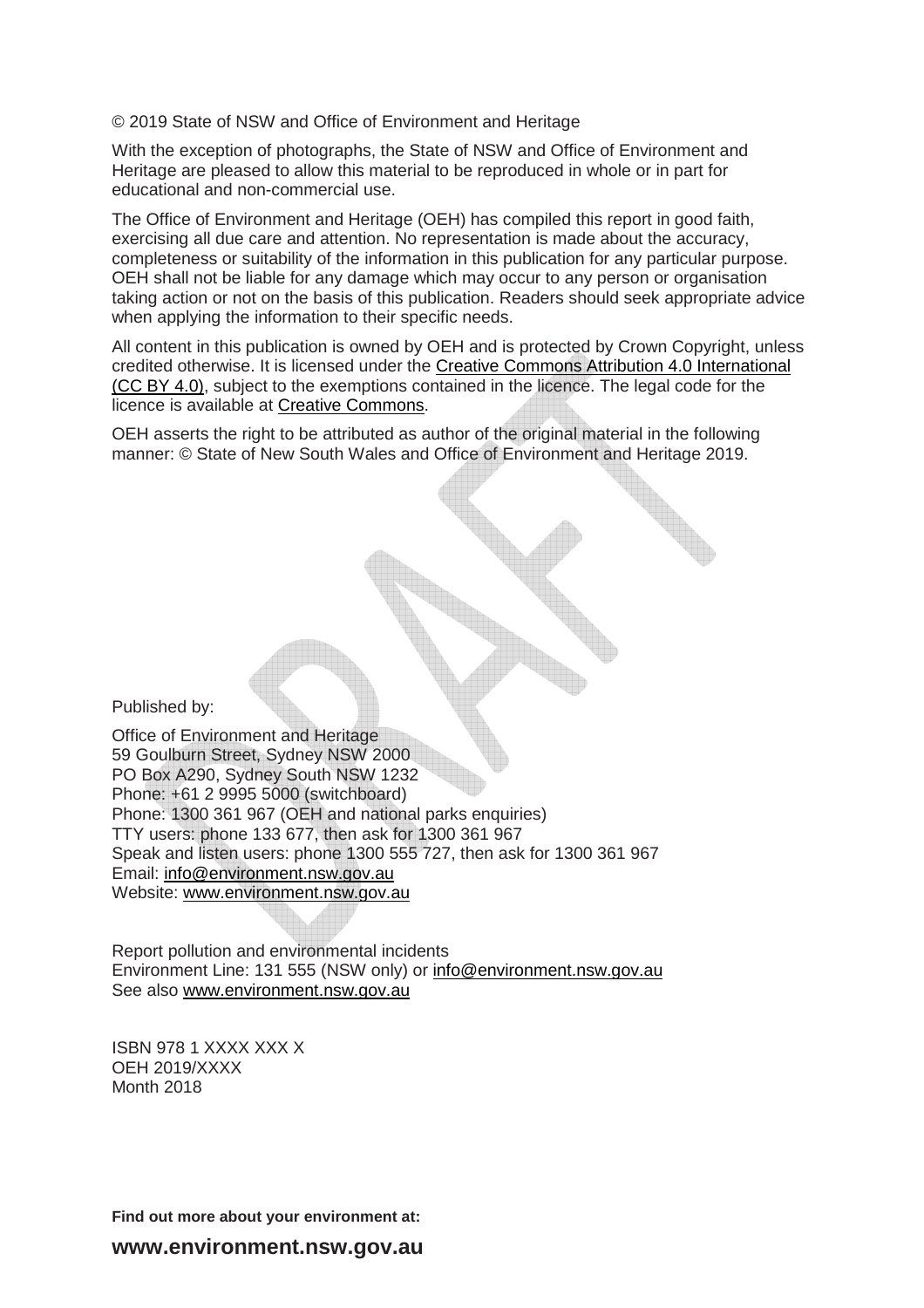# **Purpose of this document**

The template below is presented as an example of a statement of duties for volunteers that you can edit and adapt.

Text in blue should be changed for your specific project.

Other text can be edited or adapted as you see fit. You may remove the front pages and add your own organisation title and logo.

It is recommended that you seek legal advice to make sure you are meeting health and safety requirements.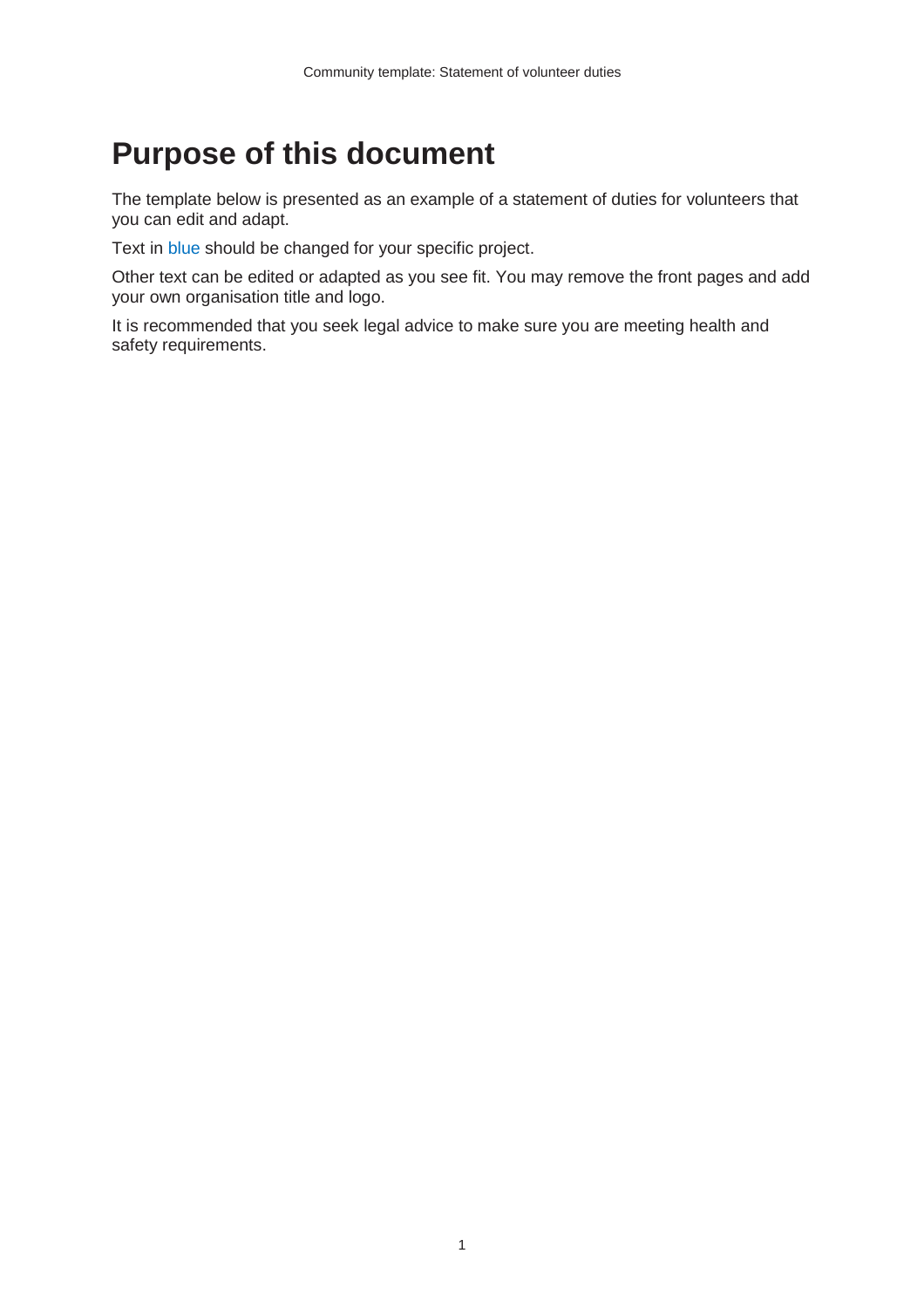# **Statement of Volunteer Duties**

# **INSERT PROJECT NAME**

#### **Aim**

The aim of this project is to XXXX.

## **Volunteer Duties**

Volunteers for the XXXX project will:

• plant, nurture and provide ongoing support to 60 koala food trees within your assigned

team plot

- conduct supporting weed control work within your team plot as may be required
- work cooperatively and safely as part of a team
- care for and maintain the security and utility of all tools and equipment provided
- report any issues that require addressing or support work promptly (e.g. safety concerns) to XXXX.

## **Time Commitment**

There is no stipulated time commitment required of volunteers in this project. Volunteers are encouraged to visit the site whenever is convenient and perform the duties as time may allow. It is expected that volunteers will be required to XXXX.

## **Line of reporting**

Volunteers report directly to name, role and contact telephone number.

#### **Experiences we can offer**

volunteers on the XXX project can expect to experience:

- training, expertise and experience in koala habitat management, weed control, land conservation practice, native tree planting and care, native plant and animal identification
- meeting and working with fellow community members with similar interests
- knowledge of the value, importance and conservation values of the region
- complementary fun activities like koala spotlighting.

## **Health and safety requirements**

Volunteers are to: